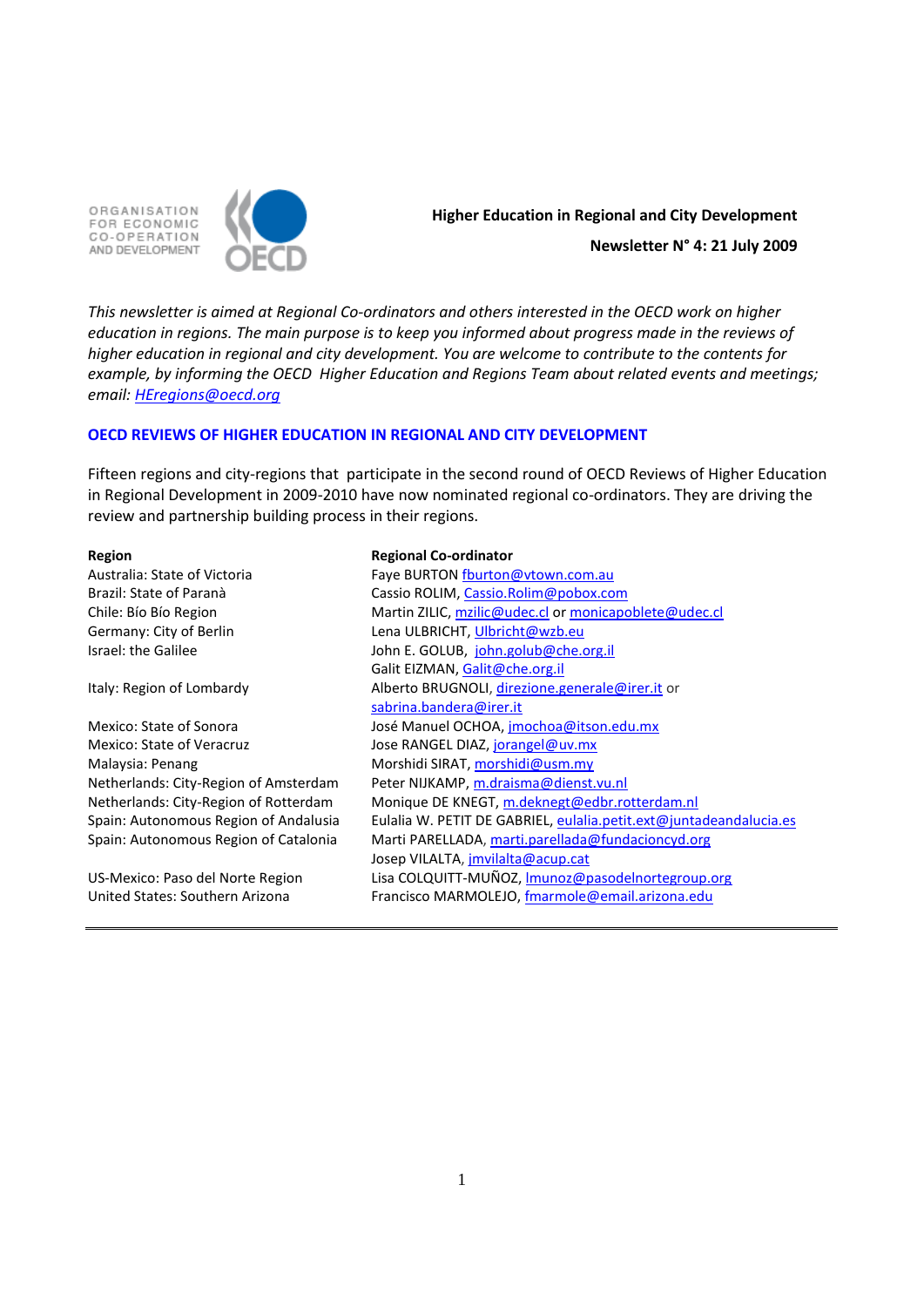### **OECD ROUNDTABLE MEETING FOR REGIONS IN PARIS ON 10-11 SEPTEMBER 2009: REGISTER NOW!**

OECD is organizing a meeting to take stock of progress made in cities and regions involved in the OECD Reviews in 2008-2010. The meeting will highlight the experiences of the Bío Bío region (Chile) which will be the first region that has undergone the OECD review visit during the second round. In addition, the meeting aims to:

- provide opportunities for shared learning between the regions and their HEIs and for networking between the regional co-ordinators
- discuss how to make the review process more meaningful for regions and their HEIs
- discuss issues linked to human capital development, regional innovation and capacity and partnership building
- identify ways to maintain the growing international network of HEIs and regions
- share ideas for the forthcoming third round of reviews
- introduce new regions that have joined to process or are planning to do so

Regions involved in the reviews are welcome to bring up to 5 delegates. The meeting is open also to other regions interested in the OECD reviews as well as experts involved in the review teams. Please note that the place is limited and priority is given to regions already involved in the reviews. More information, including the draft agenda, registration form and practical information, is now available on our [website.](http://www.oecd.org/document/12/0,3343,en_2649_35961291_42953676_1_1_1_1,00.html) **Registration deadline: 4 August**.

# **NEW REGIONS JOINING**

# **- ROLLING PROGRAMME OF REVIEWS OF HE IN REGIONAL AND CITY DEVELOPMENT**

The OECD reviews continue to attract keen interest among cities and regions and their HEIs. The OECD HE & Regions Team is currently negotiating with regions in Africa, Europe, North and South America and South East Asia. Interested regions are invited to sign up for the Rolling Programme of Reviews which have the same overall goals, methodology and funding implications as the reviews in the second round (2008-2010). The first review visits will take place in the second part of 2010. The programme is open mainly to cities and regions that have IMHE member institutions. Those regions that sign up now can begin their self-evaluation process and benefit from the knowledge sharing and benchmarking opportunities (see Forthcoming events: Roundtable meeting for regions in September in Paris.)

Read more about the [Rolling Programme](http://www.oecd.org/document/44/0,3343,en_2649_35961291_42432428_1_1_1_1,00.html) an[d how to join IMHE.](http://www.oecd.org/edu/imhe/join)

# **WEBSITE FOR THE OECD WORK ON HIGHER EDUCATION IN REGIONAL AND CITY DEVELOPMENT**

To learn more about the cities and regions involved in the review in 2008-2010, please visit our dedicated website a[t www.oecd.org/edu/imhe/regionaldevelopment.](http://www.oecd.org/edu/imhe/regionaldevelopment) Twelve out of the fifteen regions are featured through their own region-specific webpages. Part of our website is available also in French. Visit our [website.](http://www.oecd.org/edu/higher/regionaldevelopment)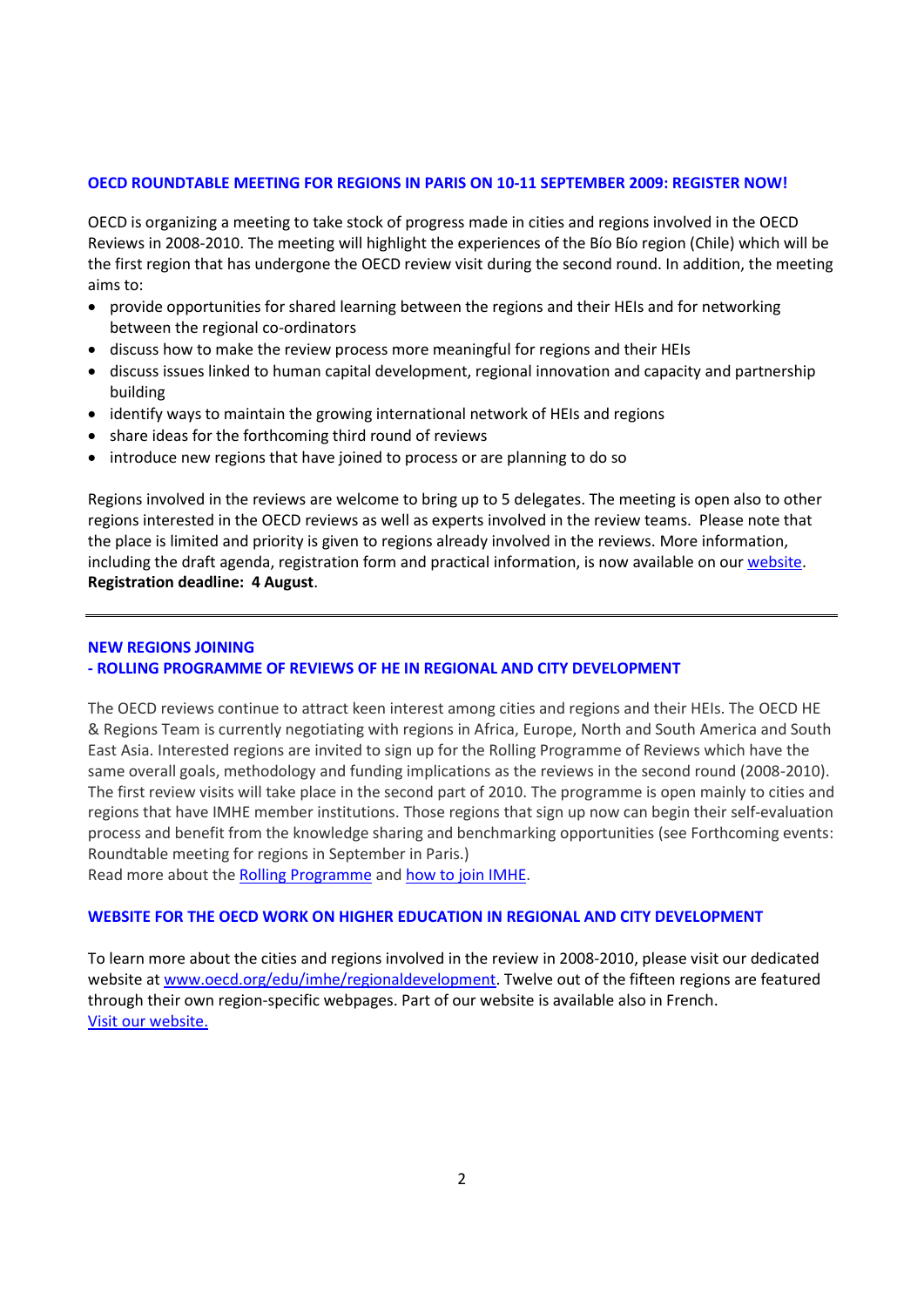### **WEB 2.0 COMMUNITY FOR HE IN REGIONAL AND CITY DEVELOPMENT NOW LIVE**

The interactive web2.0 community went live on 20 May. Invitations to join the community were sent to regional co-ordinators, members of the Regional Steering Committee (RSC) and other key partners that are collaborating in the OECD reviews. To take full advantage of knowledge sharing, we would like to encourage you to enter the community and register. The platform is easy to access and allows you to submit short articles and blog entries. To join the community, please visit [http://community.oecd.org](http://community.oecd.org/) or contact **Ernesto FLORES** [\(ernesto.flores@oecd.org\)](mailto:ernesto.flores@oecd.org)

#### **OECD REVIEW VISITS**

The latter half of the year 2009 will be busy for both regions and the HE & Regions Team. For the time being we are not considering changes to the review timetable.

Guidelines for regions on how to organise OECD review visits are available on th[e web2.0 community.](https://community.oecd.org/)

| Region                    | <b>Review visit date</b> | Region              | <b>Review visit date</b> |
|---------------------------|--------------------------|---------------------|--------------------------|
| BioBio, Chile             | 16-22 Aug 2009           | Paraná, Brazil      | 6-12 Dec 2009            |
| Berlin, Germany           | 13-18 Sep 2009           | Victoria, Australia | 6-12 Dec 2009            |
| Amsterdam, Netherlands    | 13-18 Sep 2009           | Andalusia, Spain    | 24-31 Jan 2010           |
| Southern Arizona, US      | 4-10 Oct 2009            | Catalonia, Spain    | 28-6 March 2010          |
| Veracruz, Mexico          | 11-17 Oct 2009           | Penang, Malaysia    | Mar/Apr 2010             |
| Paso del Norte, US-Mexico | 25-31 Oct 2009           | Sonora, Mexico      | Mar/Apr-2010             |
| Rotterdam, Netherlands    | 8-13 Nov 2009            | Lombardy, Italy     | <b>TBD</b>               |
| Galilee, Israel           | 21-27 Nov 2009           |                     |                          |

#### *12-14 July 2009 The Bío Bío Region Pre-visit*

**Jaana PUUKKA** (OECD) and **Ernesto FLORES** (OECD) travelled to Concepcion, Chile in mid-July. **Martin ZILIC,** the regional co-ordinator and the chair of the regional steering committee, had organised – with the help of **Andrés VIVEROS**, Executive Director of the Regional Agency for Innovation and Productive Development, and **Monica POBLETE** – a full programme including meetings with the Regional President, HEI leaders, mayors, regional steering committee, Regional Council of Science and Technology and other local agencies. The visit was well featured in the local and national media.

**Jorge DRESDNER** and his group of researchers were complimented for the quality of the draft regional selfevaluation report (SER), but were requested to provide more robust data on out-migration, unemployment, poverty rates and business ownership. The report would also benefit from good practice examples of inititiaves and projects carried out in human capital development, innovation, social and environmental development and capacity building.

The review visit in August will include visits to the leading public and private HEIs in region, including the University of Concepcion, University of Bío Bío, Universidad Catolica de la Santisima Concepcion, INACAP and the University of San Sebastian. There will also be a set of thematic meetings focusing around pathways from research to commercialisation, student entrepreneneurship and SMEs as well as collaborative work in the leading clusters in forestry, fishery and agriculture. In addition to Conception, the review team will also visit Talcahuano and Chillán.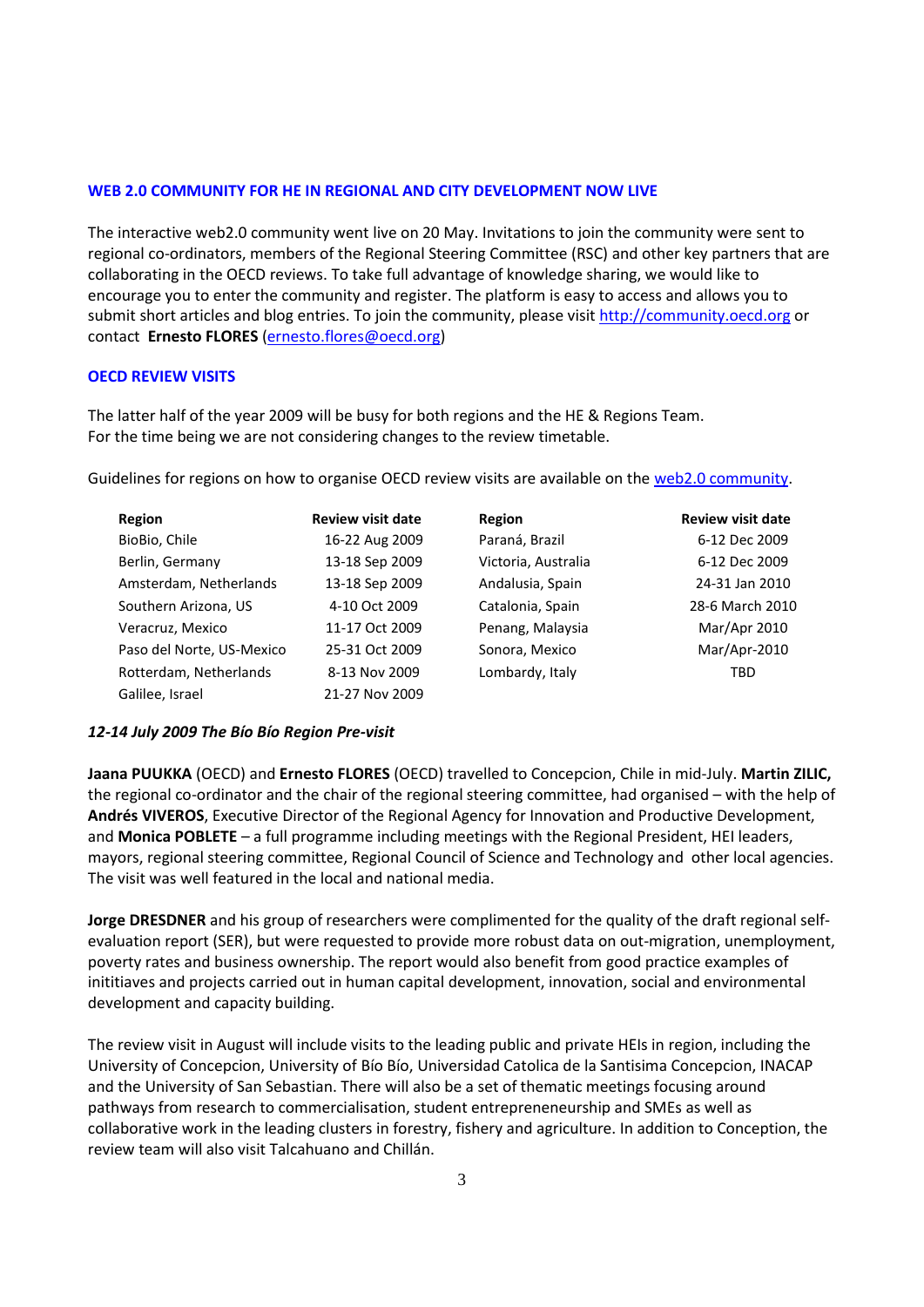#### *25-26 June 2009 The Berlin Pre-visit*

This pre-visit was conducted by **Jaana PUUKKA** (OECD) and **Philip WADE** to give feedback on the first draft of the Berlin self-evaluation report (SER) and to discuss the arrangements linked to the forthcoming review visit. The co-ordinating team **Lena ULBRICHT** and **Ulrich SCHREITERER** (Wissenschaftszentrum Berlin für Sozialforschung WZB) had arranged meetings with the Senate of Berlin, three HEIs and stakeholders. The feedback on the SER centred around the need for more robust evidence base (data, charts, trends over years). It was agreed that the review visit in September should be organised around thematic meetings on issues important to Berlin's future such as culture, diversity, environment, and health. It was also agreed that review visit would conclude with a feedback session with the **Berlin Board** who originally made the decision to join the review. The Berlin Board was set up by the Mayor of Berlin in August 2007 to foster dialogue between high level representatives from politics, economy, science and research, urban development, culture and social affairs in Berlin.

[Read more about the Berlin Board.](http://www.berlin.de/stadtdeswandels/berlinboard)

#### **EXPERT TEAMS TAKING PART IN THE OECD REVIEW VISITS**

Nine review teams out of the 15 have now been designated with experts with different backgrounds and expertise areas. A Google site has been created to provide experts with practical tools to facilitate collaboration in the OECD-led review visits. The aim is to help the review team members to access guidelines and background material relevant to their specific reviews and to share documents and work on the review reports. Invitations to access the Google documents will be sent to the experts in July when the region-specific sites go live. Guidelines for experts on preparing the review reports are also available on [web2.0 community.](https://community.oecd.org/community/regionaldevelopment) They describe the structure and contents of the review report as well as the tasks of the experts and the timeline for publishing the report.

Find out [here](http://www.oecd.org/document/16/0,3343,en_2649_35961291_42696720_1_1_1_1,00.html) who will be involved in the review teams.

#### **EVENTS LINKED TO THE REVIEWS**

### *28 May 2009 – Joint meeting for the Regions of Andalusia and Catalonia, OECD, Paris*

This meeting was organised to explore common areas for the reviews of the Andalusia and Catalonia regions, to discuss the review process, to clarify issues and procedures; to discuss the profile of the experts and to agree and/or confirm dates for the OECD pre-visits and review visits. **Eulalia W. PETIT DE GABRIEL** and **Inmaculada PERÍAÑEZ** from Andalusia and **Josep VILALTA** and **Martí PARELLADA** from Catalonia travelled to the OECD headquarters in Paris. The Spanish representatives also included **Isabel ALBERDI** from the OECD Permanent Delegation of Spain. **Karen MAGUIRE,** from the OECD Regional Competitiviness and Governance Division and **Philip WADE**, recently retired from the OECD Public Governance and Territorial Development Directorate, were also present. Maguire and Wade will take part in the reviews.

The OECD review has coincided with the government change in Spain. Since April 2009, HE issues are under the authority of the Ministry of Education, while research policy and funding remains with the Ministry of Science and Innovation. In Andalusia, however, HE remains to be the responsibility of the Regional Ministry of Innovation, Science and Enterprise and the OECD review is used to evaluate the outcomes of the initiatives and actions since 2004 when the responsibility for HE was transferred to this Ministry. One of the key issues in Andalusia is partnership building i.e. how to forge stronger links between universities and regional stakeholders. The Regional Steering Committee (RSC) has 30 members from the regional government, the National Ministry of Education, ten Andalusian universities, Students Council of Andalusia,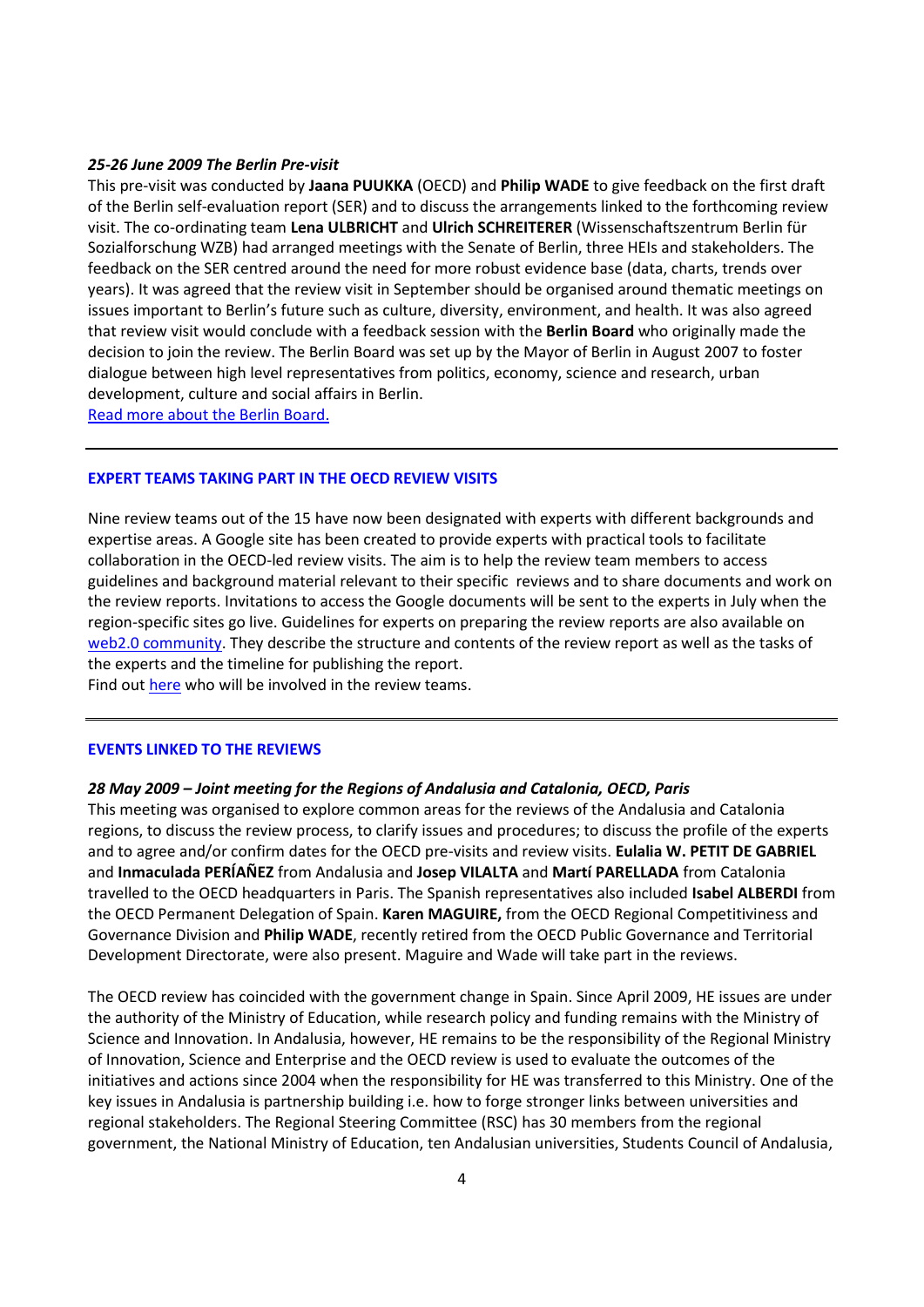# *Joint meeting for the Regions of Andalusia and Catalonia (cont'd)*

the Forum of the Social Councils of Andalusian Public Universities and nine other regional stakeholders from public, private and mixed bodies. The review working group has produced two questionnaires to collect information which will shortly be posted on the web2.0 community.

In Catalonia, the OECD Review is hosted by four institutions, each with representation also in the RSC which has also been strengthened with members from the universities and representatives from business and industry. It is envisaged that also the national and regional ministries of education will join the RSC. The process is led by two Regional Co-ordinators from the ACUP (Catalan Association of Public Universities) and Fundacion CYD. ACUP's ongoing research on the contribution of the public universities to the social and economic progress of Catalonia will serve as a basis of the Regional Self-evaluation Report required by the OECD. Additional work is required to identify and evaluate the role of the Catalan private universities in regional and local development and to explore the aspects linked to capacity building for regional cooperation in HEIs and their regional partners. The main motivation to engage in the OECD review is to compare the interaction between HEIs and Catalonia in the international context.

# *29-30 June 2009 – Conference on Higher Education at a Time of Crisis: Challenges and Opportunities, Copenhagen, Denmark*

120 delegates representing HEIs and governments at different levels came together in the sunny Copenhagen to discuss the impacts of the economic crisis in HEIs and HE policy.

The meeting featured a dedicated workshop on HEIs' role in local and regional development in a time of crisis ("Local Responses to the Global Crisis") which highlighted the tangible advantages for HEIs and their local and regional communities through stronger interaction and engagement. Governments are looking to invest in innovation, human capital development and infrastructure as part of their policy response to mitigate the effects of the economic downturn. The workshop was aimed at looking how cities and regions and their HEIs can seize this opportunity. The workshop showcased the challenges and opportunities linked to the economic downturn for the HEIs collectively and individually in the State of Sonora (Mexico), the State of Parana (Brazil), the Autonomous Region of Andalusia (Spain) and the Dublin City Region (Ireland).

Speakers included Zaki AKEL SOBRINHO, Rector of the Federal University of Paranà UFP (Brazil), Eulalia PETIT, Coordinator of HE and Regions, Government of Andalusia (Spain) and Ellen HAZELKORN, Dublin University of Technology (IRELAND). Ernesto FLORES stepped in for Gonzalo RODRIGUEZ , the rector of ITSON – Sonora Institute of Technology who was delayed. The meeting was facilitated by Jaana PUUKKA. [Read more about the conference and view the presentations.](https://conference.cbs.dk/index.php/oecd/oecd/schedConf/presentations)

Videos and presentations are also available in **EducationToday**.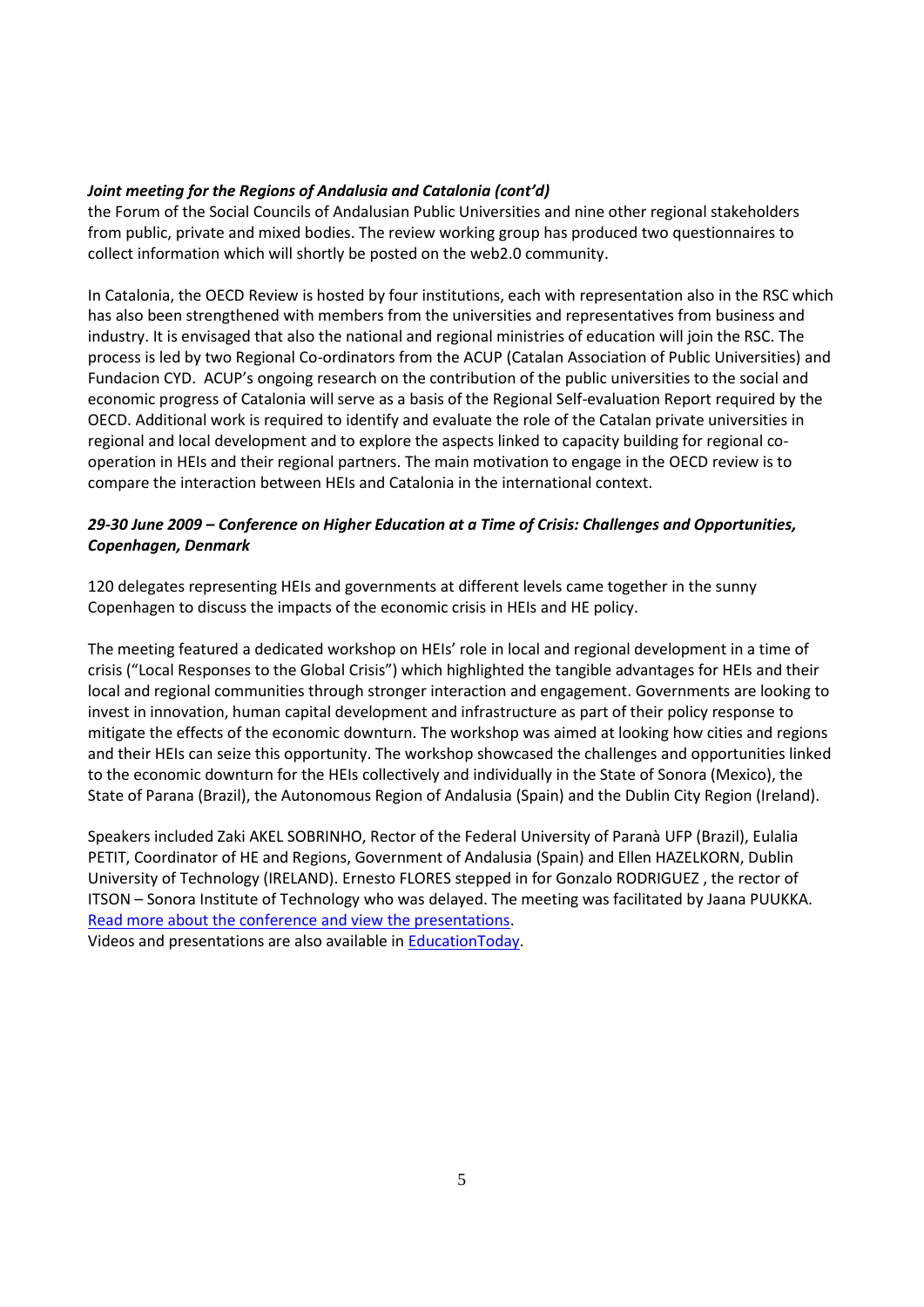# *3 July 2009 – Ad hoc meeting with the region of Paraná (Brazil)*

**Zaki AKEL SOBRINHO**, Rector of the UFP from Paraná, visited the OECD early July to discuss the reviews and to learn more about the OECD activities. New stakeholders are getting involved in the regional steering committee ranging from the Federation of Industries of the State of Paraná (FIEP) and an association for small and medium sized enterprises (SEBRAE). Akel also informed the team about the plans to create four new federal universities in Brazil including UNILA – Latin America Integration University – that will have students and staff from Brazil, Argentina and Paraguay. Rector Akel came to Paris from Denmark where he and Cassio ROLIM, the regional co-ordinator for the review of the State of Paraná, had visited Oresund university and Aalborg university. Oresund and Aalborg were both involved in the first round of reviews and provided interesting benchmarks in cross border collaboration and problem-based learning. The meetings were facilitated by the OECD HE & Regions Team.

# *5-8 July 2009 – HE & Regions Team in the UNESCO World Conference for Higher Education*

The **World Conference on Higher Education**, gathering close to 1000 participants from 148 countries, opened on 5 July at UNESCO Headquarters in Paris with a call for higher education to address global development challenges. The OECD HE & Regions team attended this conference and met a number of stakeholders involved in the reviews. Jaana PUUKKA spoke in a workshop session "The contribution of HE, Research and Innovation Systems to Sustainable Future" drawing from the outcomes and experiences of the OECD reviews. The presentation stressed the need for HEIs' engagement with the society. [Read more about the UNESCO WCHE](http://www.unesco.org/en/wche2009) 2009.

# **PUBLICATIONS AND WEBLINKS**

# **EducationToday - OECD's Education Lighthouse for the way out of the crisis**

This collaborative space will help chart the way for the education sector to navigate through the current crisis and shape the post-crisis economy and society offers:

- Up-to-the-minute information, evidence and analysis on the impact of the crisis on education, with concrete examples of how governments and institutions in different countries are coping with the crisis.
- Information on high priority issues such as education budgets, education in stimulus packages, how unemployment affects motivation and learning attitudes.
- An opportunity to contribute to this information sharing platform with other members of the fastgrowing OECD social network.

To register, go to<https://community.oecd.org/community/educationtoday> and login. You will need to have a MyOECD account. If you do not already have one, please go to [MyOECD.](http://www.oecd.org/document/54/0,3343,en_2649_33723_2699446_1_1_1_1,00.html) [Read more about the OECD's Education Lighthouse](http://www.oecd.org/document/61/0,3343,en_2649_33723_42992189_1_1_1_1,00.html)

# **IMHE brochure in Spanish:** *[Educación Superior en el desarrollo regional y de ciudades](http://www.oecd.org/dataoecd/33/26/42945795.pdf)*

The second round of the OECD reviews has a strong focus in Latin America and Spain, where altogether seven regions will undergo a review process under the OECD lead in 2009-2010. To better serve the regions and their higher education institutions in the Spanish language area, a Spanish version of the brochure 'Higher education in cities and regions' has been published. Regional co-ordinators in the Spanish language area have received hard copies of the brochure to be distributed to the stakeholders involved in the review. If you want to print extra copies of the brochure, please request a high resolution PDF file, by contacting [Rachel.Linden@oecd.org.](mailto:Rachel.Linden@oecd.org) [Download the brochure in Spanish.](http://www.oecd.org/document/30/0,3343,en_2649_35961291_42945694_1_1_1_1,00.html)